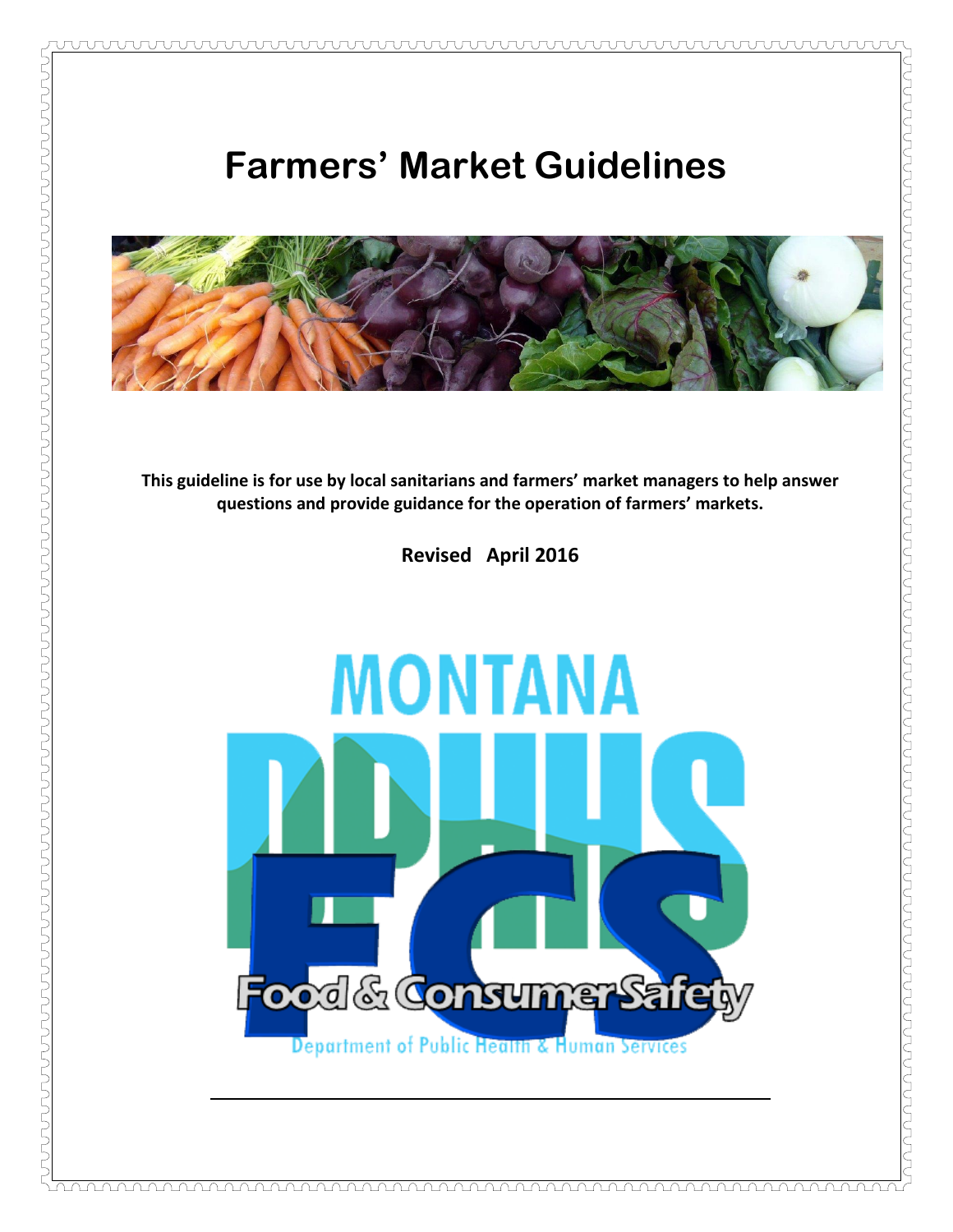# **Contents**

# <span id="page-1-0"></span>Introduction and General Information

The number of farmers' markets continues to grow as more people have a desire to eat locally produced products. This document is intended to provide information on what foods can be sold, and the required registration.

So what is the legal definition of a Farmers' Market? It is defined in 50-50-102(8) of the Montana Code Annotated:

#### **"Farmer's market" means a farm premises, a food stand owned and operated by a farmer, or an organized market authorized by the appropriate municipal or county authority under 7-21-3301 MCA.**

The market manager of municipal and county markets is required to keep registration records of all persons and organizations that serve or sell food at the market, except those that have a DPHHS food license or Cottage Food Registration. The records must include the name, address, and telephone number of the seller or server as well as types of products sold or served and date on which the products were sold or served. The records must be available for the sanitarian to review.

### <span id="page-1-1"></span>Labeling

If products are packaged, they must be labeled. Below is an example of the information that needs to be on the label.

> MADE IN A HOME KITCHEN THAT IS NOT SUBJECT TO RETAIL FOOD ESTABLISHMENT REGULATIONS OR INSPECTIONS Chocolate Chip Cookies Net Wt. 8oz (227g) Ingredients: Enriched flour (Wheat flour, niacin, reduced iron, thiamine, mononitrate, riboflavin and folic acid), butter (milk, salt), chocolate chips (sugar, chocolate liquor, cocoa butter, butterfat (milk), soy lecithin as an emulsifier), walnuts, sugar, eggs, salt, artificial vanilla extract, baking soda. Contains: Wheat, eggs, milk, soy, walnuts. **Ashley Bryant** 2550 Helena Lane Helena, MT 59620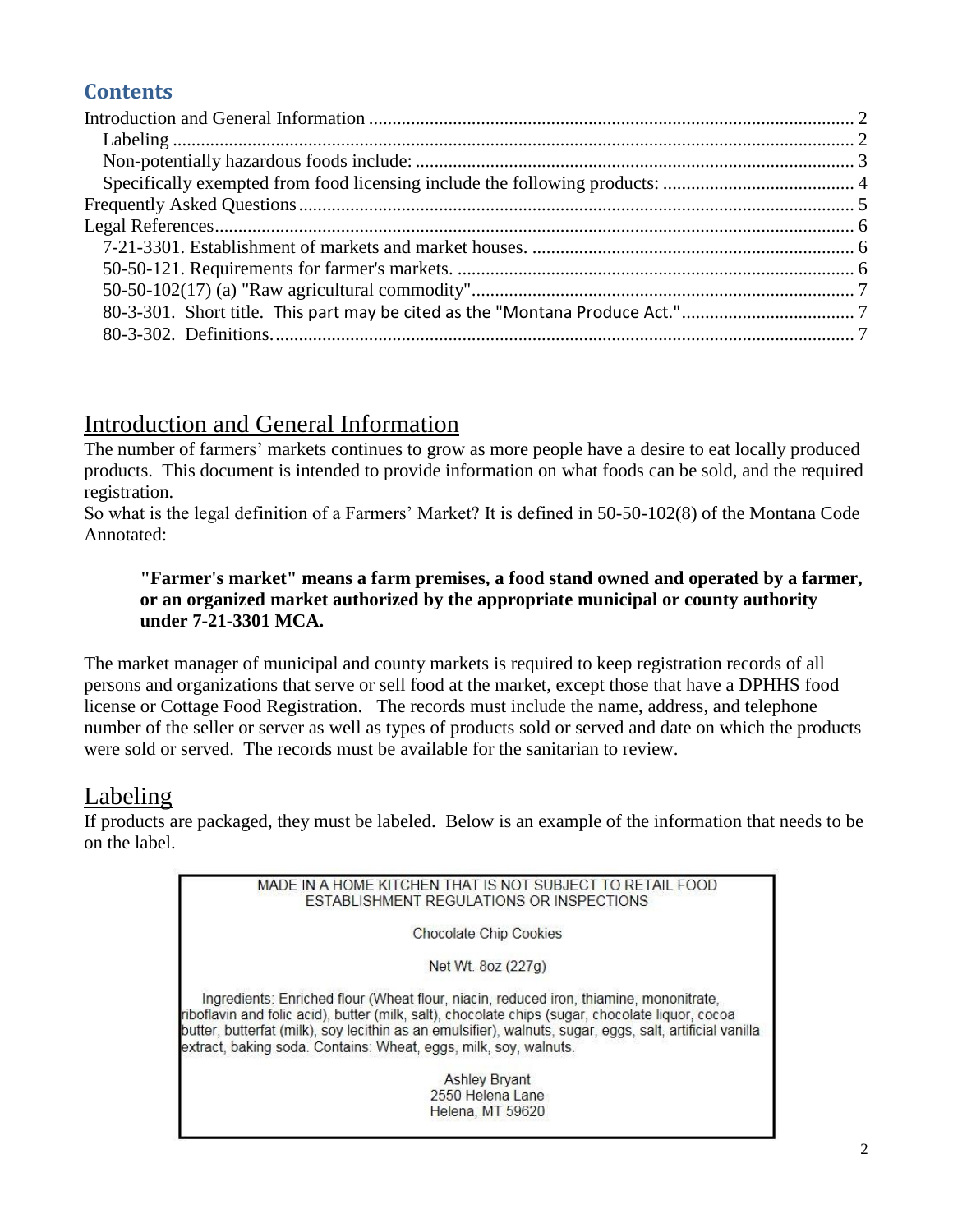| This is the only<br>statement on the<br>label that needs to<br>be in size 11 font.<br>Ingredients listed from<br>highest weight to lowest<br>weight. Also include<br>sub-ingredients. | MADE IN A HOME KITCHEN THAT IS NOT SUBJECT TO RETAIL FOOD<br>ESTABLISHMENT REGULATIONS OR INSPECTIONS                                                                                                                                                                                                                                                                         |                                                                                                            |
|---------------------------------------------------------------------------------------------------------------------------------------------------------------------------------------|-------------------------------------------------------------------------------------------------------------------------------------------------------------------------------------------------------------------------------------------------------------------------------------------------------------------------------------------------------------------------------|------------------------------------------------------------------------------------------------------------|
|                                                                                                                                                                                       | <b>Chocolate Chip Cookies</b><br><b>Name of the Food Product</b><br>Net quantity, weight, count, or<br>Net Wt. 8oz (227g)<br>volume. Cannot be approximate.                                                                                                                                                                                                                   |                                                                                                            |
|                                                                                                                                                                                       | Ingredients: Enriched flour (Wheat flour, niacin, reduced iron, thiamine,<br>mononitrate, riboflavin and folic acid), butter (milk, salt), chocolate chips (sugar,<br>chocolate liquor, cocoa butter, butterfat (milk), soy lecithin as an emulsifier),<br>walnuts, sugar, eggs, salt, artificial vanilla extract, baking soda. Contains: Wheat,<br>eggs, milk, soy, walnuts. | Allergens must be called out as                                                                            |
|                                                                                                                                                                                       | <b>Ashley Bryant</b><br>Name, address, city, state, and zip<br>2550 Helena Lane<br>code of producer<br>Helena, MT 59620                                                                                                                                                                                                                                                       | shown. Allergens include wheat,<br>eggs, milk, soy, peanuts, tree nuts<br>(almonds, pecans, walnuts, etc.) |

# <span id="page-2-0"></span>Foods Not Requiring a Food License

Foods sold at farmers' markets must be non-potentially hazardous, specifically exempted, or approved and licensed as a retail food establishment.

Non-potentially hazardous foods include:

- $\triangleright$  Loaf breads, rolls, biscuits, quick breads, and muffins that do not contain meat or cheese
- $\triangleright$  Cakes-all frostings or glazes must have a cook step or be made with ingredients (such as a large amount of sugar) that when combined are stable at room temperature
- **Pastries or scones**
- $\triangleright$  Cookies or pastry bars
- > Crackers
- $\triangleright$  Cereals, trail mixes or granola
- $\triangleright$  Nuts and nut mixes
- $\triangleright$  Snack mixes
- $\triangleright$  Fruit Pies (no custard style pies, unbaked pies with fresh fruit, or pies that require refrigeration after baking, such as pumpkin pie)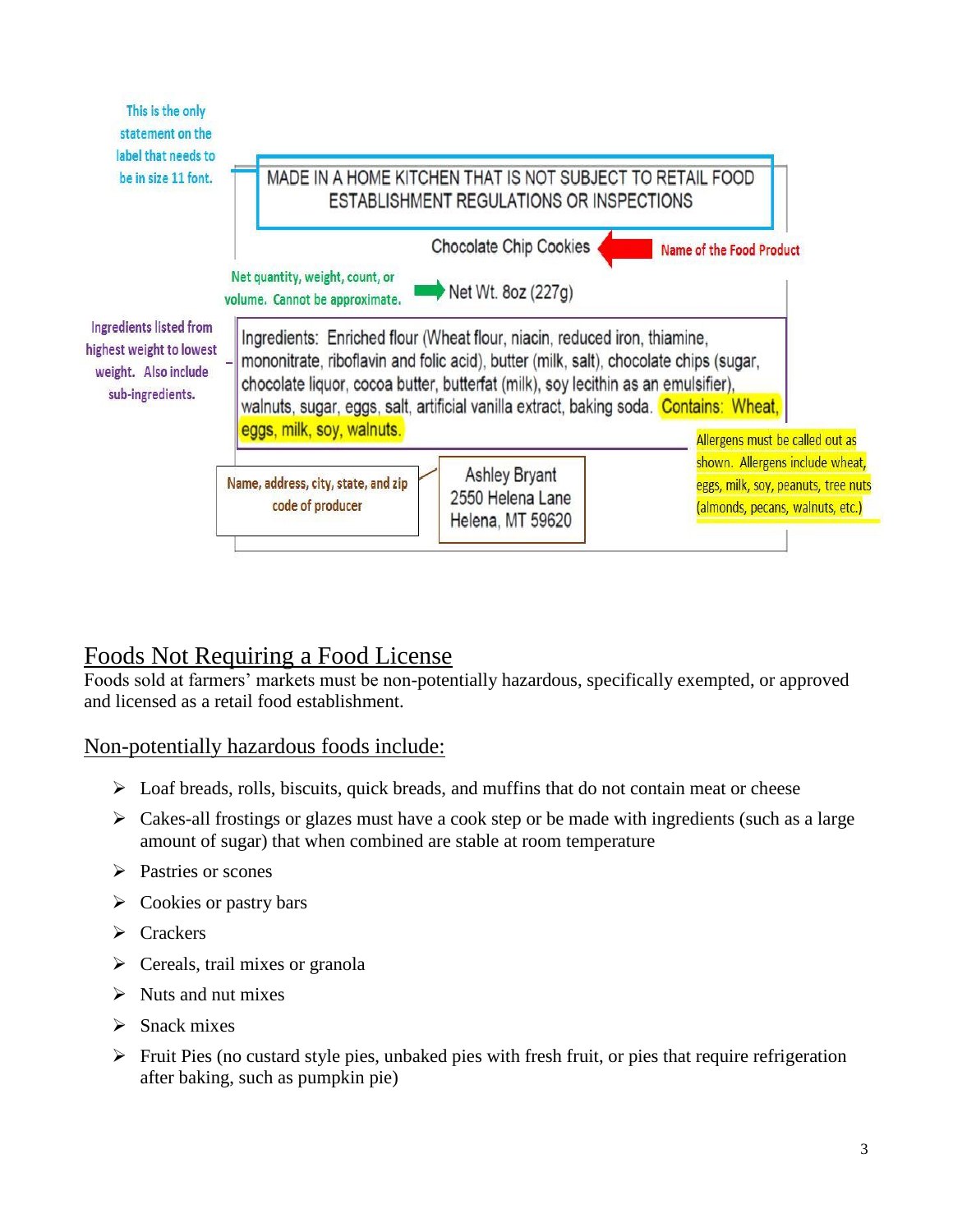- $\triangleright$  Dried fruits
	- The following fruits can be dried, packaged and sold as well as other fruits that have a pH of 4.6 or lower:

Apples, apricots, grapefruit, lemons, limes, mangos, nectarines, oranges, peaches, plums, pomegranates, tangerines, blackberries, blueberries, cherries, cranberries, currants, gooseberries, grapes, raspberries, strawberries and huckleberries.

- Must have a minimum internal food temperature of 160ºF within 60 minutes of cutting fruit.
- Must have a minimum internal temperature of 135ºF during the entire drying process.
- Cannot be packaged in vacuum, reduced oxygen or modified oxygen packaging
- $\triangleright$  Jams, jellies and fruit butters made from the following fruits, and contain at least 67% sugar by weight. They cannot contain large chunks of fruit.
	- Fruit butters made with apple, apricot, grape, pear, plum, prune, quince, and combinations of these fruits.
	- Fruit jellies made with apple, apricot, blackberry, black raspberry, boysenberry, cherry, crabapple, cranberry, dewberry, fig, gooseberry, grape, grapefruit, guava, loganberry, orange, peach, pineapple, plum, pomegranate, prickly pear, quince, raspberry, currant, strawberry and youngberry and combinations of these fruits.
	- Fruit preserves and jams made with the same fruits as fruit jellies, as well as blueberry, elderberry, huckleberry, rhubarb, tangerine, nectarine, cranberry and tomato and combinations of these fruits.
- $\triangleright$  Recombining and packaging of dry herbs, seasonings, or mixtures (dry soup, teas, coffees, spice seasonings)
- $\triangleright$  Popped popcorn, popcorn balls, or cotton candy
- $\triangleright$  Fudge, candies or confections that require a cook step and do not require refrigeration after cooking
- $\triangleright$  Molded chocolate using commercial chocolate melts

#### <span id="page-3-0"></span>Specifically exempted foods include the following:

- $\triangleright$  Whole shell eggs that are clean, free of cracks, and stored in clean cartons at  $\lt 45^{\circ}$ F.
- $\triangleright$  Hot coffee or hot tea if the person selling the hot coffee or hot tea does not provide or include fresh milk or cream
- Whole fruits, vegetables, raw honey, and grains that have **NOT** been:
	- (a) cooked;
	- (b) canned;
	- (c) preserved, except for drying;
	- (d) combined with other food products; or
	- (e) peeled, diced, cut, blanched, or otherwise subjected to value-adding procedures.

#### **Wild mushrooms do not qualify as a food license exempted product.**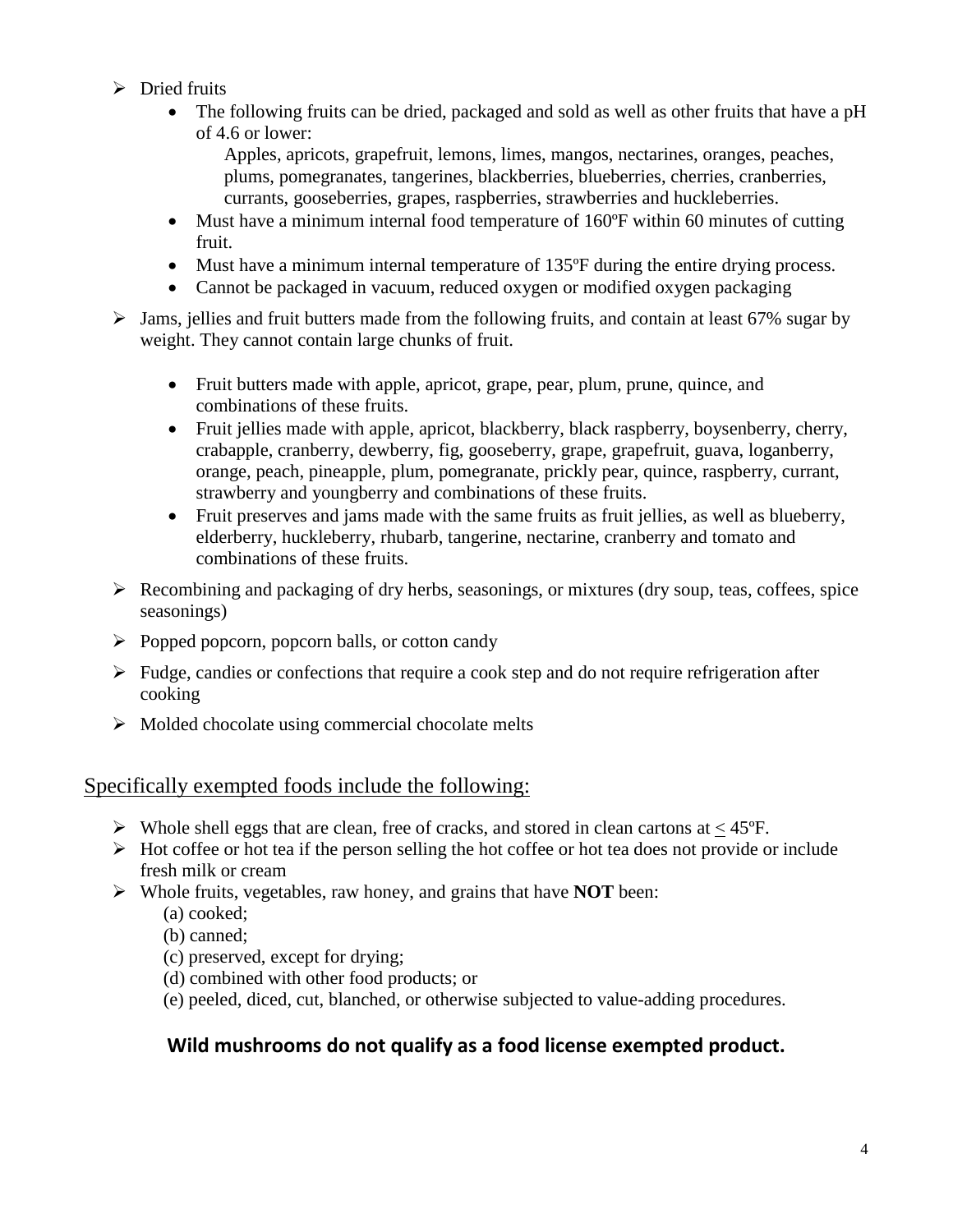## <span id="page-4-0"></span>Frequently Asked Questions

*1.* **Q:** *Can I sell salsas, pickles, salad dressings, herb-in-oil/vinegar mixtures, sauerkraut or pepper jelly?*

**A:** Not without a food license. They are required to be processed in a locally approved and licensed facility to sell these types of products anywhere, including at a farmers' market.

*2.* **Q:** *Can I sell cream puffs, cream pies, pumpkin pies, custard pies, cream or pudding filled pastries, cheesecakes or cheese breads?*

**A:** No. All of these products would be considered to be potentially hazardous, and would require local approval and a food license to sell these products at farmers' markets.

*3.* **Q:** *I want to sell my processed poultry/meats at a farmers' market. What do I need to do?*

**A:** A retail food license is required to distribute these types of products at farmers' markets. It is recommended that you contact the Montana Department of Livestock, Meat and Poultry Bureau at (406) 444-5202 [\(http://liv.mt.gov/mi/default.mcpx\)](http://liv.mt.gov/mi/default.mcpx) for information regarding the requirements for slaughter and processing. Contact your local sanitarian for information on how to obtain a retail meat market license.

*4.* **Q:** *Can I sell huckleberries at a farmers' market without a food license?* 

**A:** Yes, as long as they are not processed. Unprocessed berries are raw agricultural commodities that are exempt from food licensing at farmers' markets.

*5.* **Q:** *I'm new to selling produce at Farmer's Markets and I heard something about needing a license to sell fruits and vegetables. How do I know if I need a license?*

**A:** If you grow all of your produce in Montana and achieve less than \$25,000 in annual produce sales, you do not need a license. If your sales are \$25,000 or greater, or you transport produce from out of state to be sold in Montana, you will need to obtain a Produce Dealer license from the Montana Department of Agriculture. If you have questions about produce licensing, please refer to Montana Code Annotated 80-3-301 through 80-3-314, or contact Larry Krum at Lkrum@mt.gov or 406-444-3730.

*6.* **Q:** *Do I need a food license if I'm handing out free samples?*

**A:** If you are a licensed manufacturer, cottage food operation, or a farmer's market vendor and the samples are exempt from licensure or are non-potentially hazardous, then no retail food license is required.

*7.* **Q:** *I've heard that washing whole produce is considered processing. Is that true?*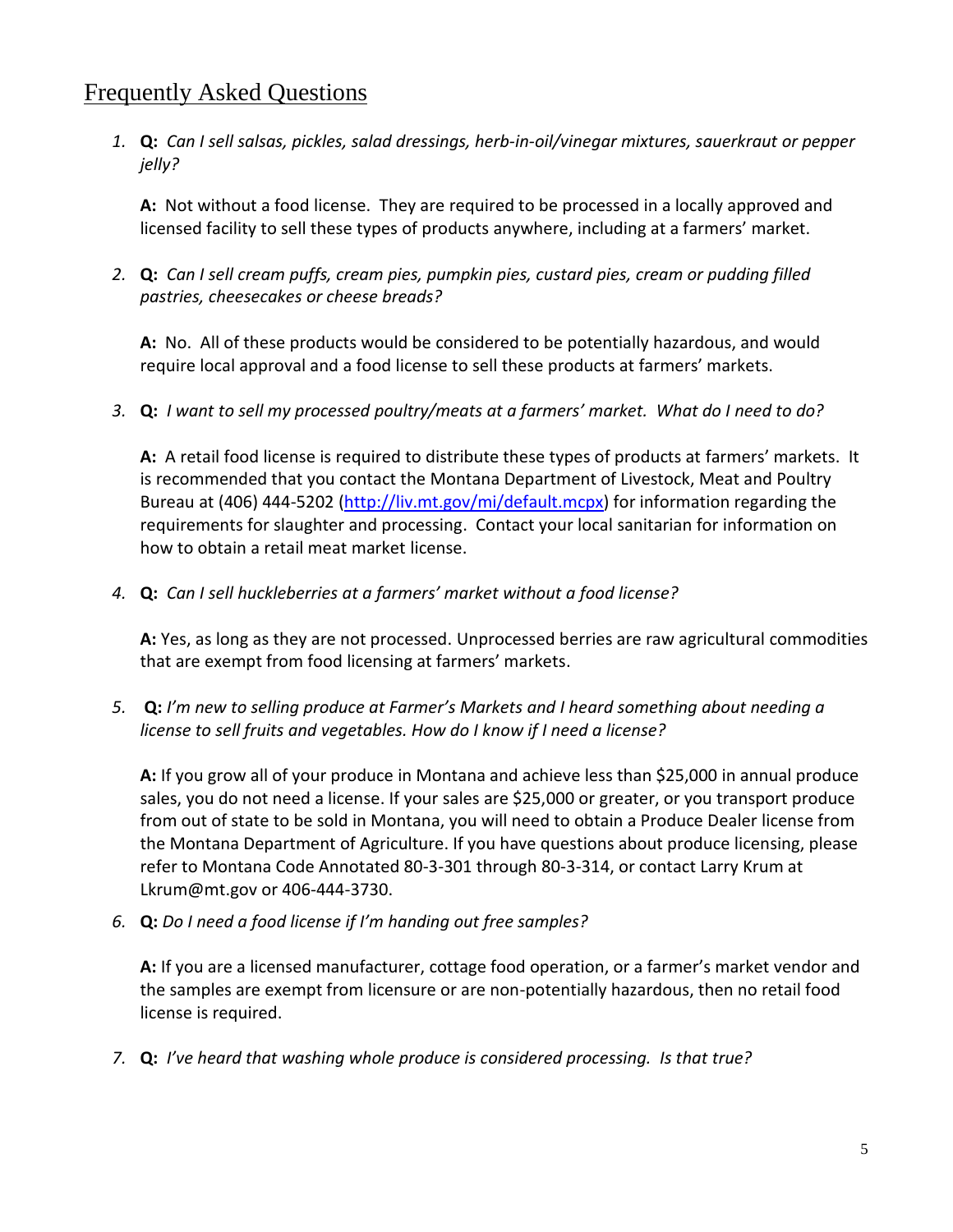**A:** Field or harvest rinsing of whole produce to remove soil is not considered processing, however, washing of produce to sell as a ready-to-eat product, such as a bagged lettuce mix, is considered processing.

*8.* **Q:** *Can I sell a bag of mixed lettuces, or is that considered combining and is now processing?*

**A:** Putting several types of lettuce that has only had a harvest cut and field or harvest rinse described in #7 is not considered combining under the definition of processing.

## <span id="page-5-0"></span>Legal References

Montana Code Annotated citations for Farmers' Markets:

#### <span id="page-5-1"></span>7-21-3301. Establishment of markets and market houses.

In addition to the powers specifically granted by the laws of the state and such other limitations and exceptions contained in the existing statutes of the state in reference to the debt-incurring power of boards of county commissioners, the boards of county commissioners in every county in Montana shall have the power to erect market houses to be located at the county seats of their respective counties, to establish and regulate markets, and to acquire the property necessary therefor.

#### <span id="page-5-2"></span>50-50-121. Requirements for farmer's markets.

(1) (a) A person selling food that is not potentially hazardous, including food listed in subsection (2), at a farmer's market is not a retail food establishment.

(b) A person selling food that is not potentially hazardous or otherwise listed in subsection (2) if selling only at a farmer's market is not required to register as a cottage food operation.

(2) Foods that are not potentially hazardous or are otherwise eligible to be sold at a farmer's market include:

(a) whole shell eggs if the whole shell eggs are clean, free of cracks, and stored in clean cartons at a temperature established by the department by rule;

(b) hot coffee or hot tea if the person selling the hot coffee or hot tea does not provide or include fresh milk or cream;

(c) raw agricultural commodities; and

 (d) food identified by the department by rule as not being a potentially hazardous food. (3) A farmer's market authorized by a municipal or county authority shall keep registration records of all persons and organizations that serve or sell food exempt from licensure at the market, including

food that does not meet the definition of potentially hazardous food.

(4) The registration records must include the name, address, and telephone number of the seller or server as well as the types of products sold or served and the date on which the products were sold or served.

(5) A farmer's market under this section shall make registration records available upon request to the local health authority.

(6) Food sold in a farmer's market must, if sold in a container, have a label similar to a label required of a cottage food product under 50-50-116.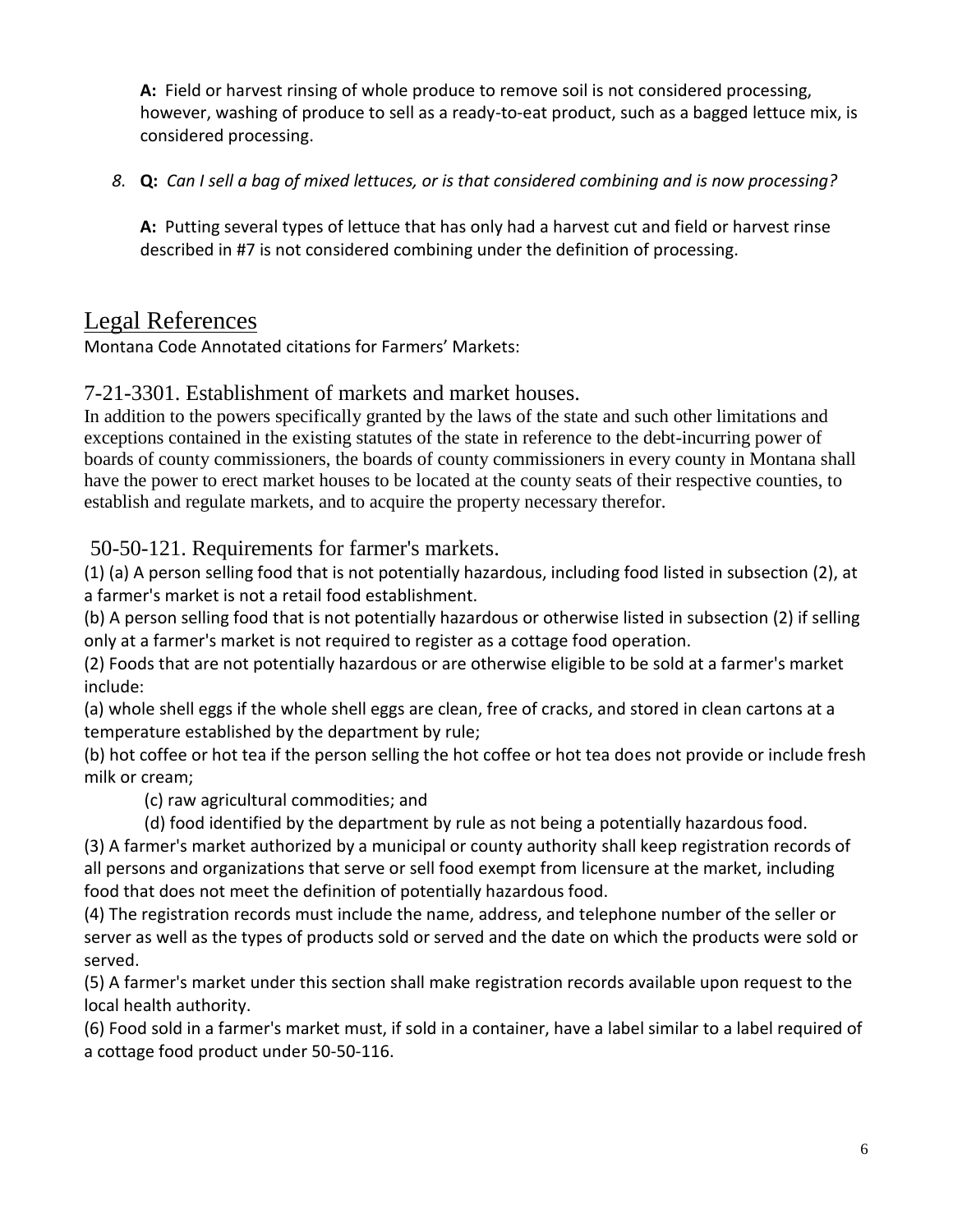<span id="page-6-0"></span>50-50-102(17) (a) "Raw agricultural commodity"

means any food in its raw, unaltered state, including fruits, vegetables, raw honey, and grains. A raw agricultural commodity may be in a container if putting the commodity in a container does not alter the raw state.

(b) The term does not include an agricultural commodity that has been altered by being:

- (a) cooked;
- (b) canned;
- (c) preserved, except for drying;
- (d) combined with other food products; or
- (e) peeled, diced, cut, blanched, or otherwise subjected to value-adding procedures.

<span id="page-6-1"></span>80-3-301. Short title. This part may be cited as the "Montana Produce Act."

#### <span id="page-6-2"></span>80-3-302. Definitions.

As used in this part, unless the context indicates otherwise, the following definitions apply:

- (1) "Produce dealer" means a person who engages in a business involving or who as part of a business participates in purchasing, exchanging, negotiating, or soliciting the sale, resale, exchange, or transfer of produce in this state, except vegetative seed potato products intended or used for planting purposes.
- (2) "Produce" means any fruit, vegetable, or other natural product designated by department rule. The term does not include livestock and its byproducts, poultry and its byproducts, apiary products, dairy products, or grain.
- (3) "Container" means any package, sack, box, crate, carton, basket, or other object used for the shipping of produce.
- (4) "Retail" means sale of produce to the ultimate consumer.
- (5) "Wholesale" means the sale of produce intended for resale. The term does not include the sale of Montana-grown produce when sold by the Montana grower for purposes of resale or vegetative seed potato products intended or used for planting purposes.

#### 80-3-321. Produce dealer license -- exception -- renewal.

(1) A produce dealer license is required for any person who:

- (a) wholesales produce in this state;
- (b) transports produce from out of state into this state for retail sale; or

(c) retails produce grown by the produce dealer in this state when gross retail sales exceed \$25,000 annually.

(2) A produce dealer license is not required for a person who complies with the requirements of this part and:

(a) retails produce grown by that person in this state if annual gross produce sales do not exceed \$25,000. However, the person shall, upon request of the department, furnish a sworn statement providing that the produce was grown by that person, stating the location where the produce was grown, and stating the amount of gross sales.

(b) is a nonprofit organization that is recognized by the director and that retails only produce purchased from licensed produce dealers or from Montana produce dealers who are in compliance with this part.

(3) An applicant for a produce dealer license shall provide any information that the department finds